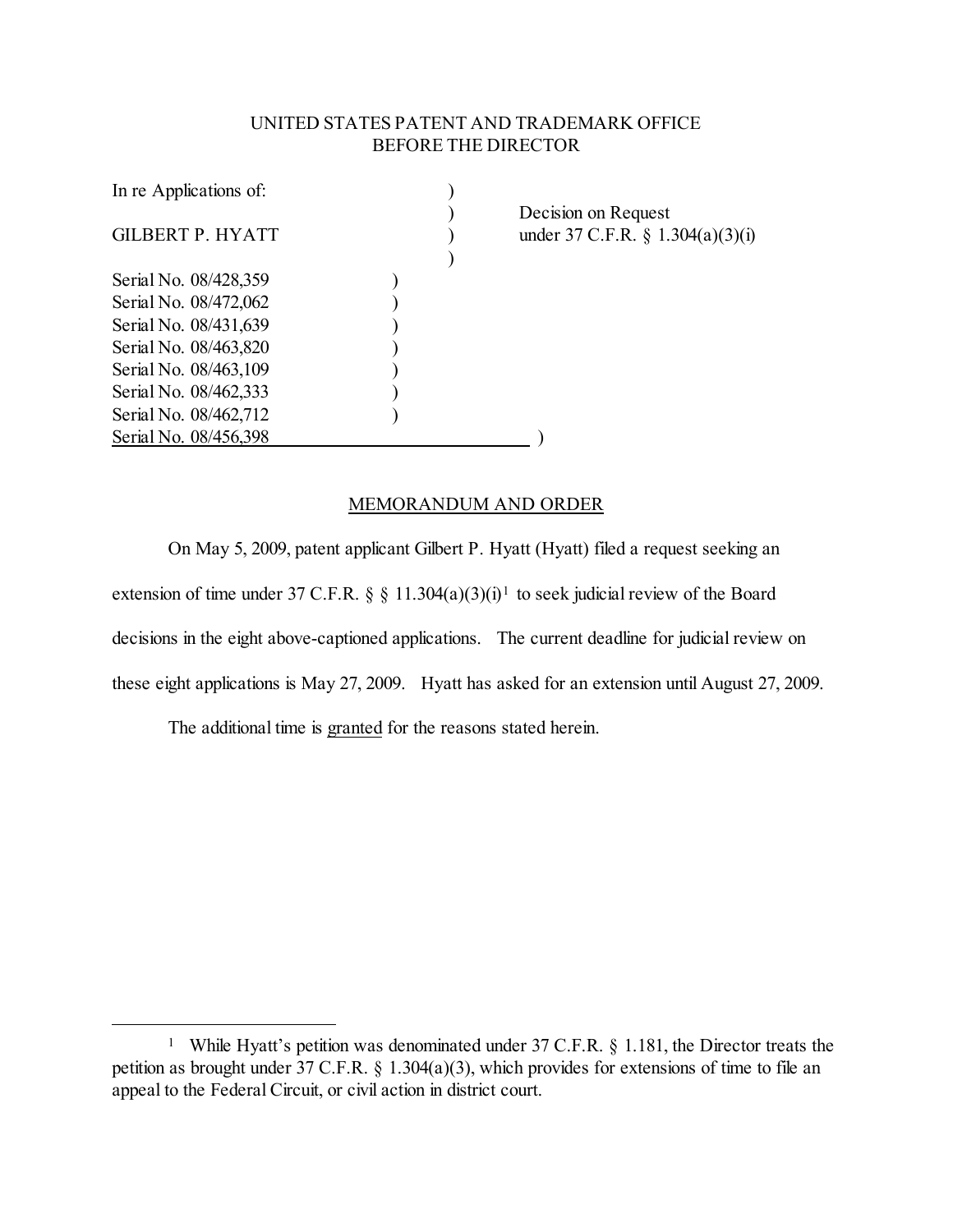The Director disagrees with Hyatt's description of the April 14, 2009 and April 21, 2009 conversations between his attorneys and the Solicitor's Office, as stated both in the extension request and his attached "Telephone Conference Record"[2](#page-1-0) (collectively, "May 5, 2009 submission"). Without detailing the inaccuracies, the Director simply denies the requested extensions to the extent it is based upon the reasons contained in the May 5, 2009 submission, except as discussed below.

The May 5, 2009 submission refers to "scheduling conflicts" for Hyatt's outside counsel, Messrs. Michael Martinez and Michael Coe. Mr. Coe later indicated that he and Mr. Martinez both have trials that they believe will last from May through at least June. The preparation for and litigation of those trials has greatly limited, and will continue to significantly impact, the ability to prepare civil actions pursuant to 35 U.S.C. § 145 on the above-referenced applications prior to the current May 27, 2009 deadline for such actions.

The Director may extend the time for civil action or appeal "[f]or good cause" when requested before the expiration of the period filing an appeal or commencing a civil action. 37 C.F.R. § 1.304(a)(3)(i). The scheduling conflict of Messrs. Martinez and Coe created by their respective trials is sufficient to grant the requested time extension.

## ORDER

For the reasons stated herein, it is ORDERED that the request for an extension of time under 37 C.F.R. § 1.304(a)(3)(i) is granted.

Hyatt's time for seeking judicial review under 37 C.F.R. § 1.304(a)(1) for the above-referenced eight applications is extended from May 27, 2009, to August 27, 2009.

<span id="page-1-0"></span><sup>&</sup>lt;sup>2</sup> It should be further observed that Hyatt did not participate in either phone conversation, making his "Record" hearsay.